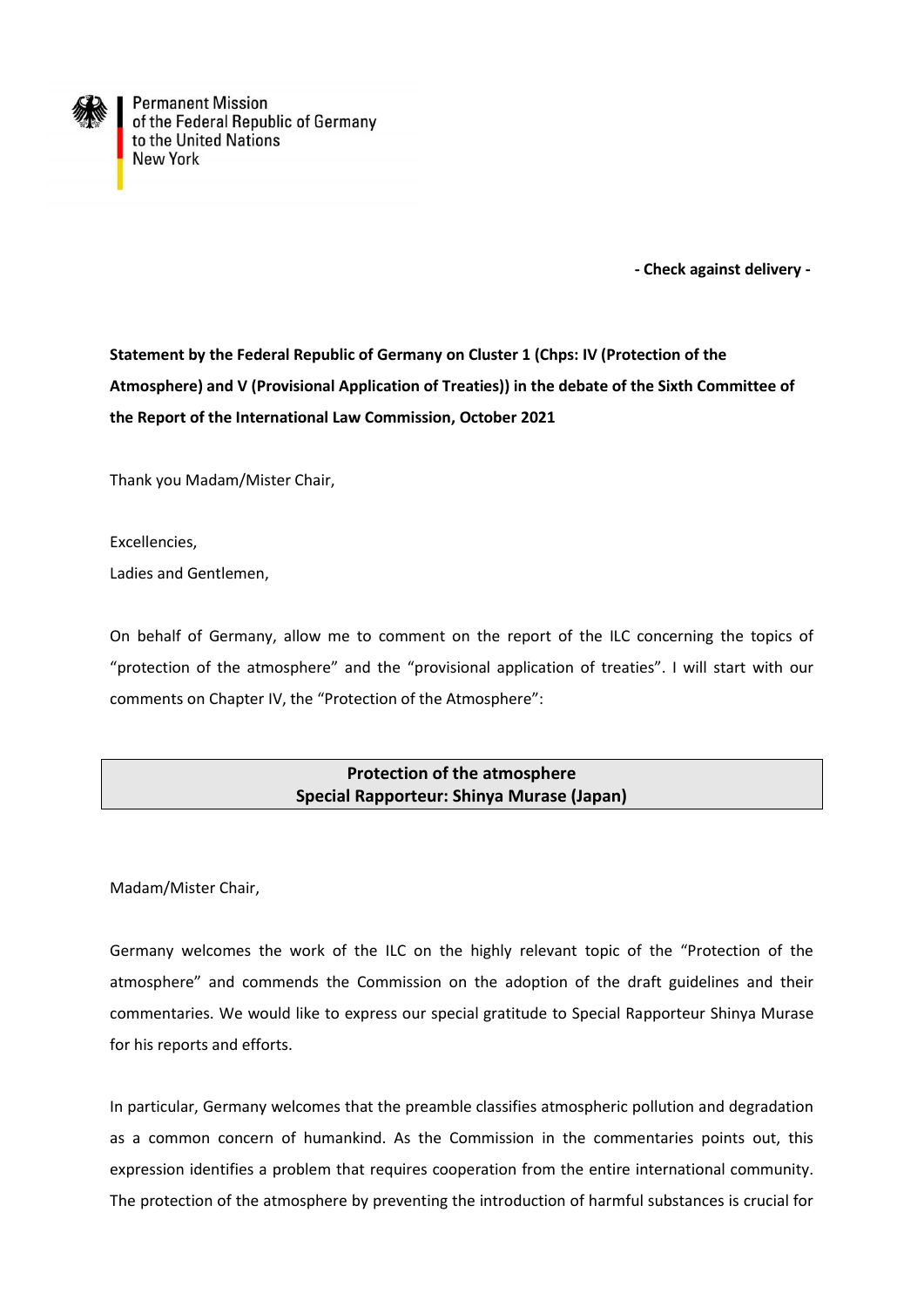sustaining life on Earth, human health and welfare, as well as ecosystems. Transboundary air pollution, ozone depletion and changes in the atmospheric conditions leading to climate change are pressing global concerns that need to be addressed by the international community.

Secondly, Germany notes the clarification in the commentary to draft guideline 3 that this guideline, "[a]s presently formulated […] is without prejudice to whether or not the obligation to protect the atmosphere is an *erga omnes* obligation in the sense of article 48 of the articles on responsibility of States for internationally wrongful acts." Germany also acknowledges that there are different views on the *erga omnes* character of the obligation, as is further explained by the commentary. In this regard, Germany points to its view communicated in the past that it considers the obligation to protect the atmosphere an obligation *erga omnes.* Because of the unity of the global atmosphere, Germany deems the obligation to protect it to be one that is owed to the international community as a whole.

Germany welcomes the high threshold for activities aimed at international large-scale modification of the atmosphere expressed in draft guideline 7. Draft guideline 7 emphasizes that activities aimed at intentional large-scale modification of the atmosphere should *only* be conducted with prudence and caution and clarifies that this may imply the necessity to conduct an environmental impact assessment.

Germany considers that in certain cases also peaceful uses of nuclear energy might lead to significant deleterious effects extending beyond the State of origin of such a nature as to endanger human life and health and the Earth's natural environment and, consequently, fall under the definition of atmospheric pollution in draft guideline 1 (b). With regard to such cases, the phrase in the commentary that "the reference to radioactivity as energy is without prejudice to peaceful uses of nuclear energy in relation to climate change in particular" should not be interpreted in a way that would treat the peaceful use of nuclear energy differently from other peaceful activities that can lead to atmospheric pollution.

Let me finish our commentaries on this topic by emphasizing that Germany fully supports the ILC's recommendations that the General Assembly take note of the draft preamble and guidelines in a resolution, ensure their widest possible dissemination and commend them to the attention of states, international organizations and all who may be called upon to deal with the subject.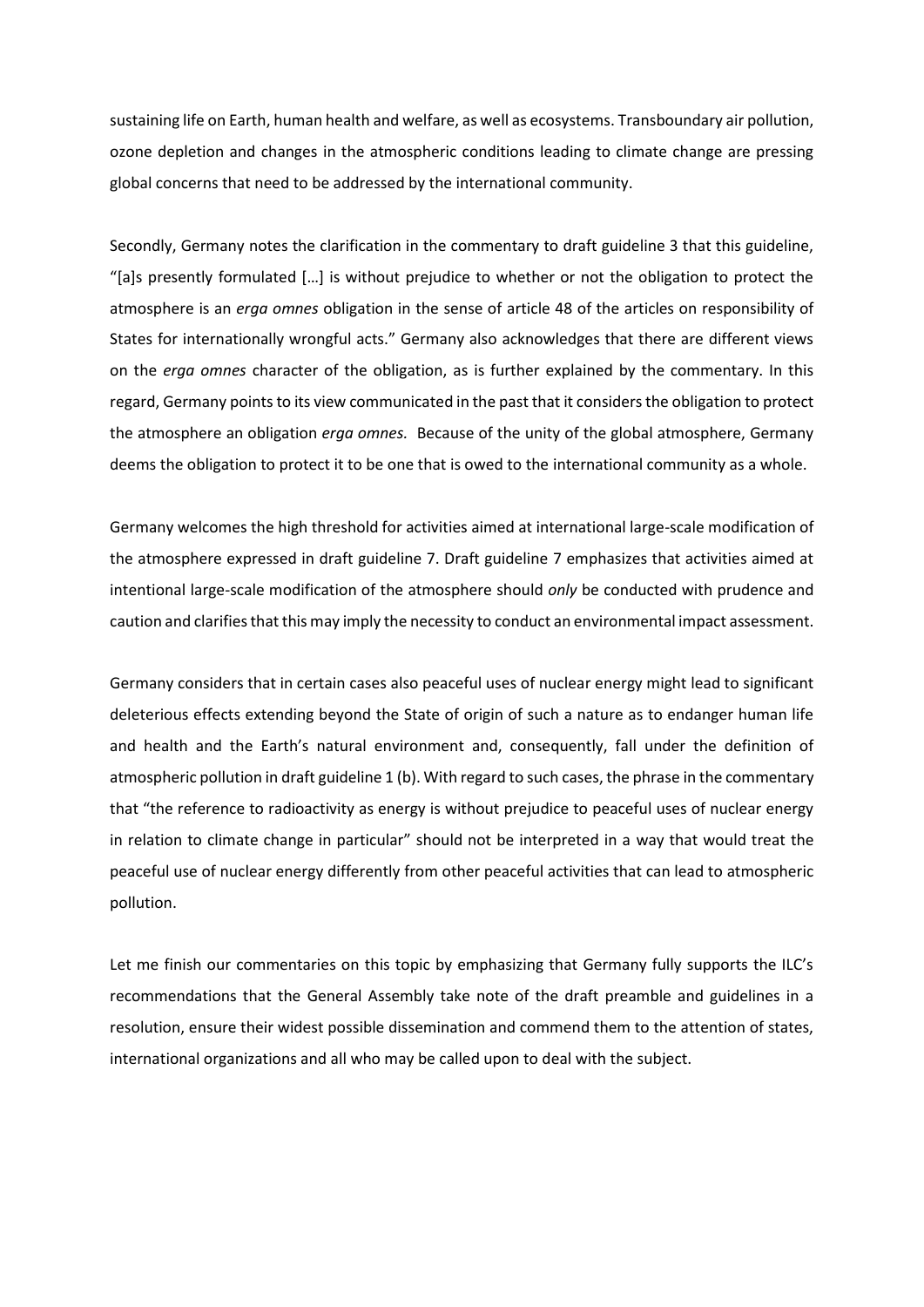With your permission, I will now turn to Chapter V, the "Provisional application of treaties".

**Provisional Application of Treaties Special Rapporteur: Mr. Juan Manuel Gómez Robledo (Mexico)**

Madam/Mister Chair,

- **1** Germany wishes to express her appreciation for the work of the Commission on the complex matter of provisional application of treaties and, most notably, to congratulate the Special Rapporteur, Mr. Juan Manuel Gómez Robledo, on the achievement of drafting the Guidelines which will form a comprehensive manual for the practice of States and international organizations. At the same time, Germany would like to particularly applaud the transparent, inclusive communication process that ensured that the Commission's deliberations, work and findings were seen as a matter in the service, and for the benefit, of States and international organizations, which can only lead to a fruitful conclusion if feedback is actively encouraged and taken into account. Germany submitted comments to the Special Rapporteur on several occasions in the course of the Commission's work, and the seriousness with which they were taken into account can be seen beyond doubt in the document now before us.
- **2** While it is indisputable that provisional application of treaties is a long-established legal instrument and often used by States and international organizations, several legal questions merit an in-depth analysis. Germany therefore considers a guide on handling provisional application of treaties to be a useful tool in treaty practice as a compact set of rules applied by the majority of States helps to achieve greater legal certainty and predictability. The detailed commentaries to the Guidelines support their interpretation, and the annex—a carefully compiled reference manual on examples of provisions on provisional application of treaties—will be consulted intensively when negotiations on treaties have reached the phase of drafting.
- **3** Article 25 of the 1969 Vienna Convention on the Law of Treaties and the 1986 Vienna Convention on the Law of Treaties between States and International Organizations or between International Organizations (not yet in force) forms the basic rule for provisional application of treaties. This remains so even after the adoption of the Guidelines. The Guidelines are mainly based on that article, and the central importance of Article 25 of the 1969 and the 1986 Vienna Conventions is also recognized in the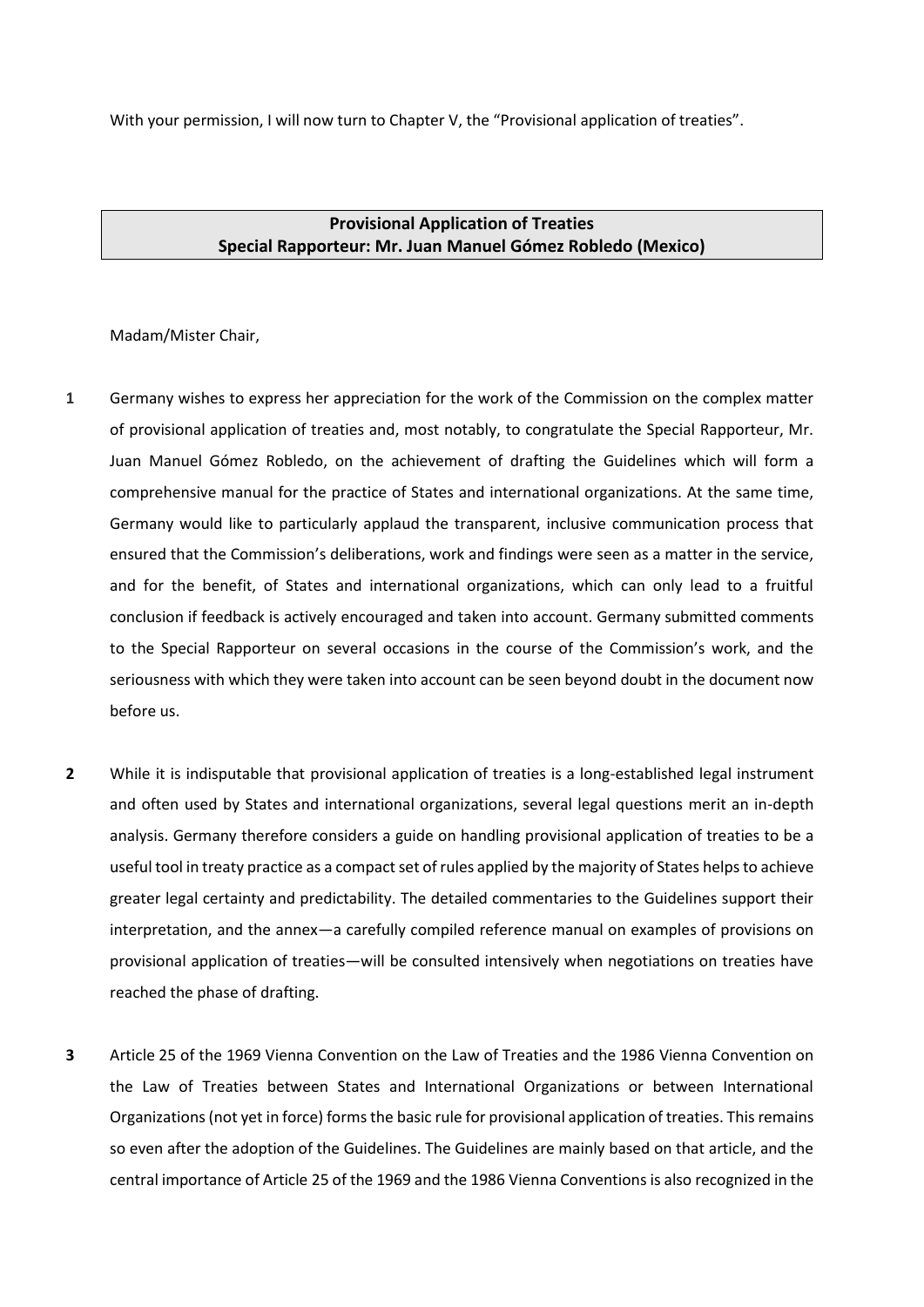commentary to Guideline 2. While this provision constitutes a provision of customary law and provides clear instructions on pertinent aspects of this legal figure in treaty law, it remains silent on several important matters. For example, the decision on the scope and conditions of provisional application is left with the contracting parties. This is, given the intended flexible nature of provisional application, entirely acceptable. The consistent standards developed by the International Law Commission can, however, rightfully be expected to provide valuable support to contracting parties.

- **4** Germany would like to reiterate that a provision on provisional application is not considered a routine clause to be included in every treaty, and to underline the importance of carefully assessing international needs of urgency in regulating a certain situation as prime reason necessitating provisional application and national limits thereto emanating from domestic legislation. In a dualist legal system like in Germany, where treaties must be transposed or incorporated into national law to become effective, it is a typical requirement of constitutional law that the competent organ may only agree to provisional application of a treaty if national law is already in conformity with the treaty or is brought into conformity with it first.
- **5** This plays an important role especially against the background of the legal effects of provisional application at the level of international law. The principles of *pacta sunt servanda* and State responsibility apply also for provisional application of treaties.
- **6** Due to the principle enshrined in the Article 25 of the German Basic Law, that general rules of international law shall be an integral part of federal law, Germany supports the possibility to apply treaties provisionally because the course of actions facilitated by the provisional application of a treaty usually helps to build confidence between the contracting parties, creates an incentive to ratify the treaty and enables the parties to take preparatory measures and thereby serves the further development of international relations.
- **7** In joining the observations made in the "Statement of the European Union on Provisional Application of Treaties," Germany, in particular as Member State of the European Union, would like to underline the importance of further clarifying, through treaty practice and jurisprudence, the interaction of international and domestic law, especially in context with the so-called mixed agreements, *i.e.* with agreements between the European Union and its Member States, on the one part, and a third party, on the other part which touches both on powers, or competencies, exclusive to the European Union and on competencies exclusive to Member State of the European Union.—On a side note, Germany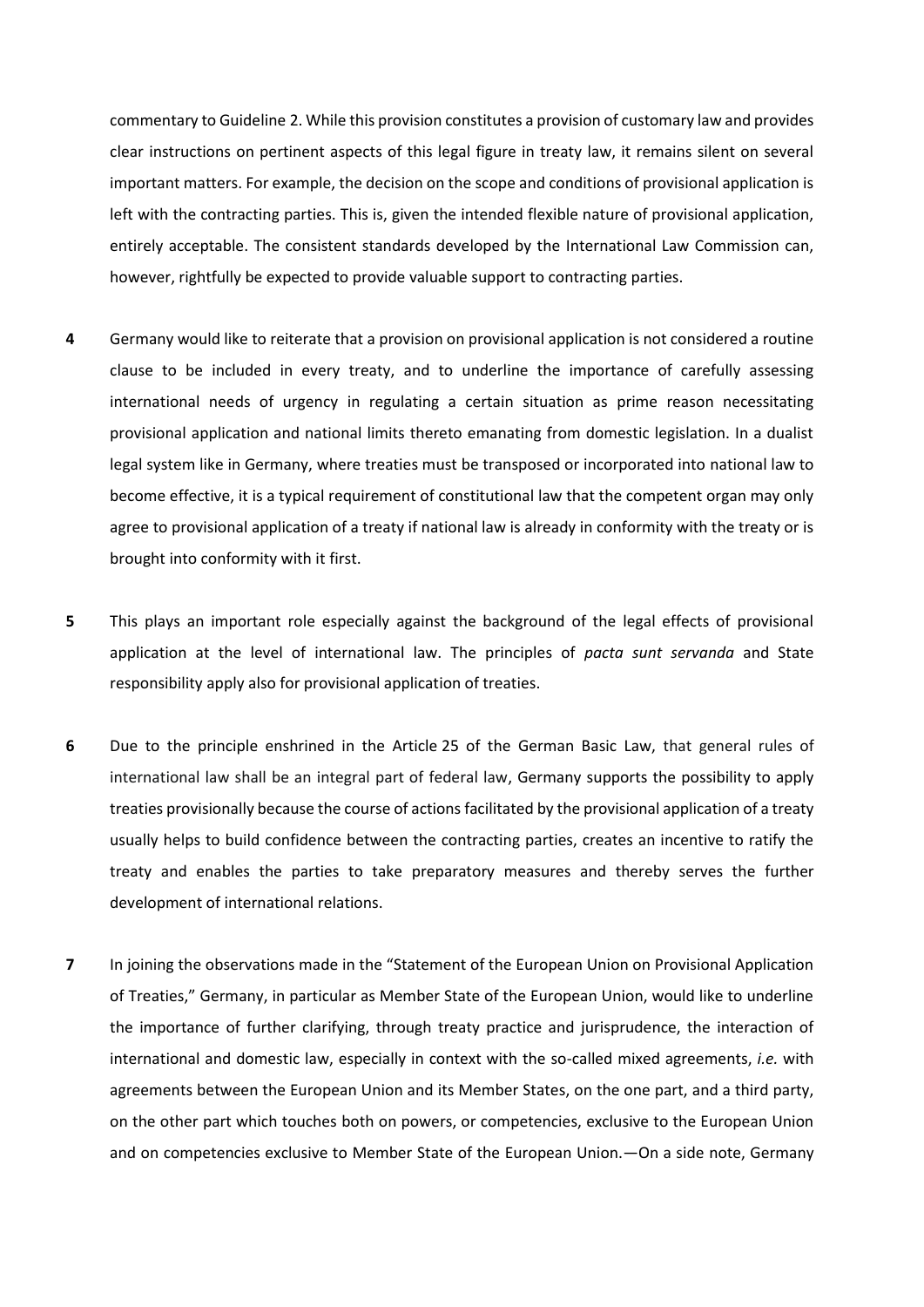noticed, not without interest, that the Commission chose to categorize mixed agreements as bilateral treaties, at least for purposes of the annex to the Guidelines.

- **8** With regard to an increasing appearance and importance of other subjects of international law than States, most notably of international organizations, the issue of provisional applications of treaties has become more complex. The system of multiple levels poses new challenges on this particular issue of treaty law. Germany welcomes that the Guidelines aim to include treaties between States and international organizations or between international organizations and, thus, addresses, special—and often intricate—issues arising by concluding international agreements with them (*e.g.* the aforementioned mixed agreements).
- **9** Germany is aware that the Guidelines are conceived as general advice, which shall facilitate treaty operations at international level. Therefore, we communicated to the Commission that it would be deemed beneficial if the Commission decided to offer further guidance on dealing with provisional application of mixed agreements. Practice shows that especially free trade agreements tend to be applied provisionally. In this area the legislative power rests partially with international organizations, such as the European Union, and partially with its Member States which renders mixed agreements to be a more frequently used type of treaty. The Commission has decided not to take problems concerning mixed agreements into detailed consideration. Even if a State cannot invoke the provisions of its internal law as justification for its failure to perform obligations arising under provisional application of those parts of mixed agreements for which the European Union—or, as the case may be, any other supranational organization—has exclusive competence and authority, conflicts may arise which affect the trust among the contracting parties and the will to carry out the provisional application of the respective treaty. For Germany, this remains an impending issue of great importance for the reason that the treaty type of mixed agreements is apt to modify the residual character of Article 25 of the 1969 Vienna Convention on the Law of Treaties as a default rule by relieving, in part, the provisional application tool from the hands of the negotiating States.

## Madam/Mister Chair,

Please allow me to briefly comment also on the Commission's recommendation to include the topic "Subsidiary means for the determination of rules of international law" in the long-term programme of work of the Commission. Germany shares the view that is presented also in the respective syllabus attached to the ILC report, that an elaboration of this topic by the Commission would complement the Commission's seminal work on the sources of international law and their identification. It would